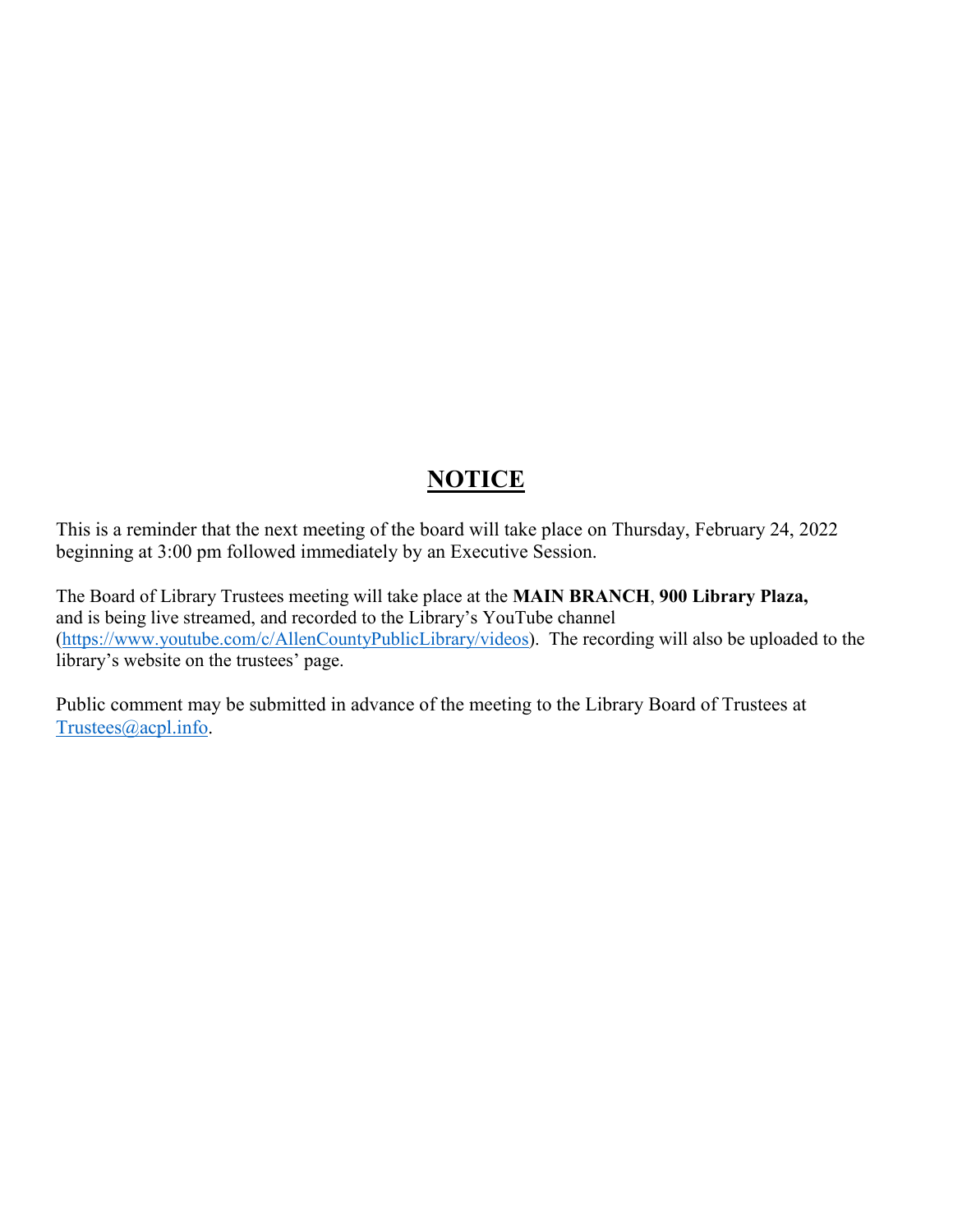## **AGENDA BOARD OF LIBRARY TRUSTEES ALLEN COUNTY PUBLIC LIBRARY February 24, 2022 3 pm Main Library – Meeting Room A/B**

- 1. Roll call.
- 2. Adoption of agenda.
- 3. Approval of minutes.
	- a. Minutes of regular session January 27, 2022.
	- b. Minutes of executive session January 27, 2022.
	- c. Minutes of Board of Finance meeting January 27, 2022.
	- d. Minutes of Capital Projects Committee Executive Session February 14, 2022.
	- e. Minutes of approval of claims February 10, 2022.
- 4. Financial Report for January 2022.
- 5. Approval of Claims.
- 6. Committee Reports.
	- a. Capital Projects.
- 7. Review and Approval of 2021 State Report to the Indiana State Library.
- 8. Executive Director's report.
- 9. New Business.
- 10. Public Comment.
- 11. Adjourn.